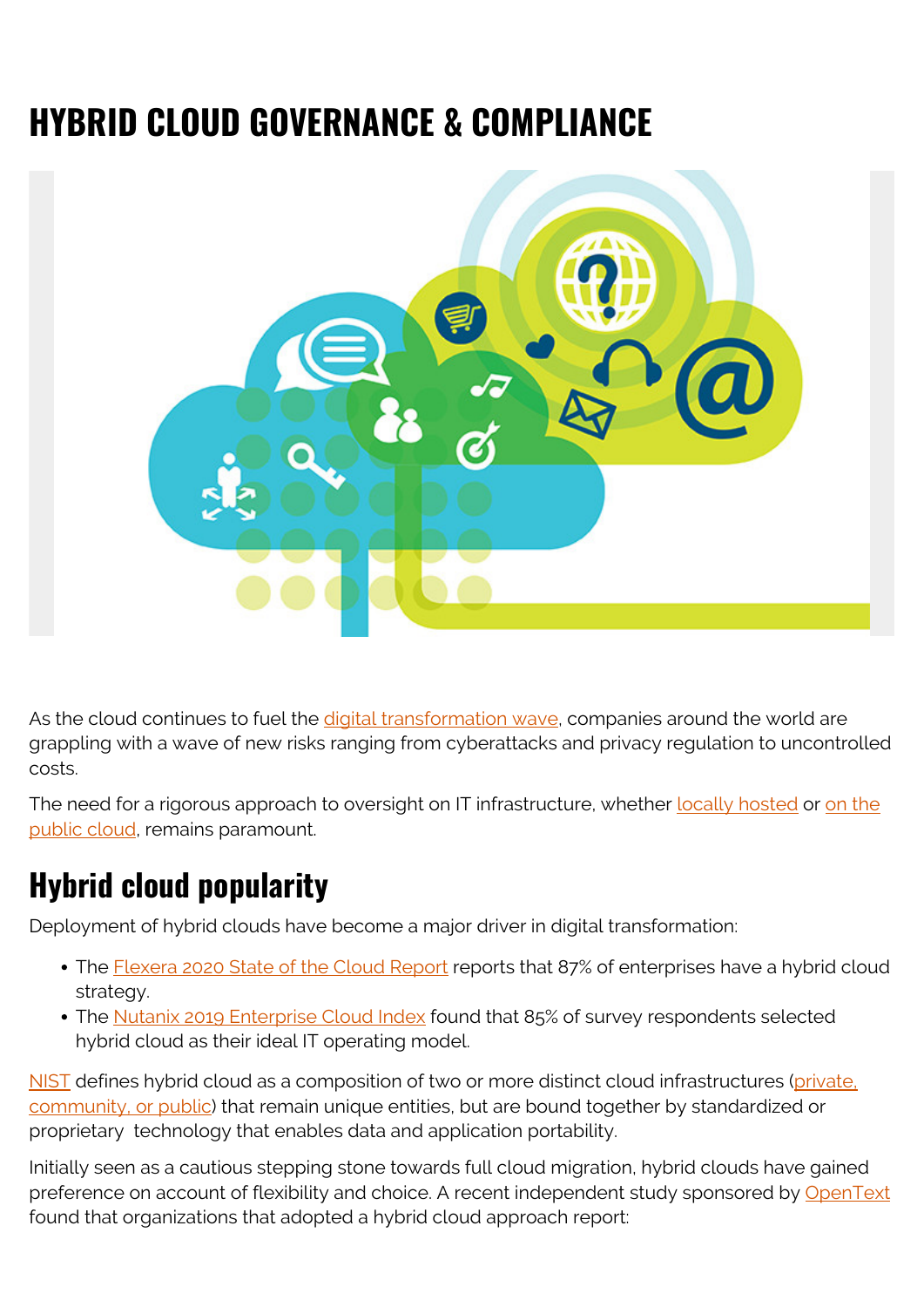- Improved flexibility
- Faster sales and service cycles
- Better collaboration and customer satisfaction

The video conferencing provider **BlueJeans** is one of the companies reported as benefiting a lot from flexibility in 2020: their traffic has switched from 80% on premise to 70% on cloud in the recent months. With the likes of AWS and Azure having the muscle to provide technical capabilities (such as [security](https://blogs.bmc.com/blogs/security-vulnerability-vs-threat-vs-risk-whats-difference/) and support) well beyond most enterprises, it's a no brainer why an organization would go this route.

However, the previously mentioned risks mean that companies still want to hold onto their critical data especially in sectors where:

- Regulation is high.
- Intellectual property and personally identifiable information is concerned.

### **Governance in the hybrid cloud**

**[ISACA](https://www.isaca.org/resources/glossary)** defines governance as the method by which an enterprise ensures that stakeholder needs, conditions, and options are evaluated to determine balanced, agreed-on enterprise objectives are achieved. Governance involves:

- Setting *direction* through prioritization and decision making.
- *Monitoring* and *evaluating* performance and compliance against agreed-on direction and objectives.

[Cloud governance](https://blogs.bmc.com/blogs/cloud-governance-vs-cloud-management-whats-the-difference/) ensures that an organization's cloud capability supports and enables the organization's current and future strategies and objectives and is aligned to **IT** governance.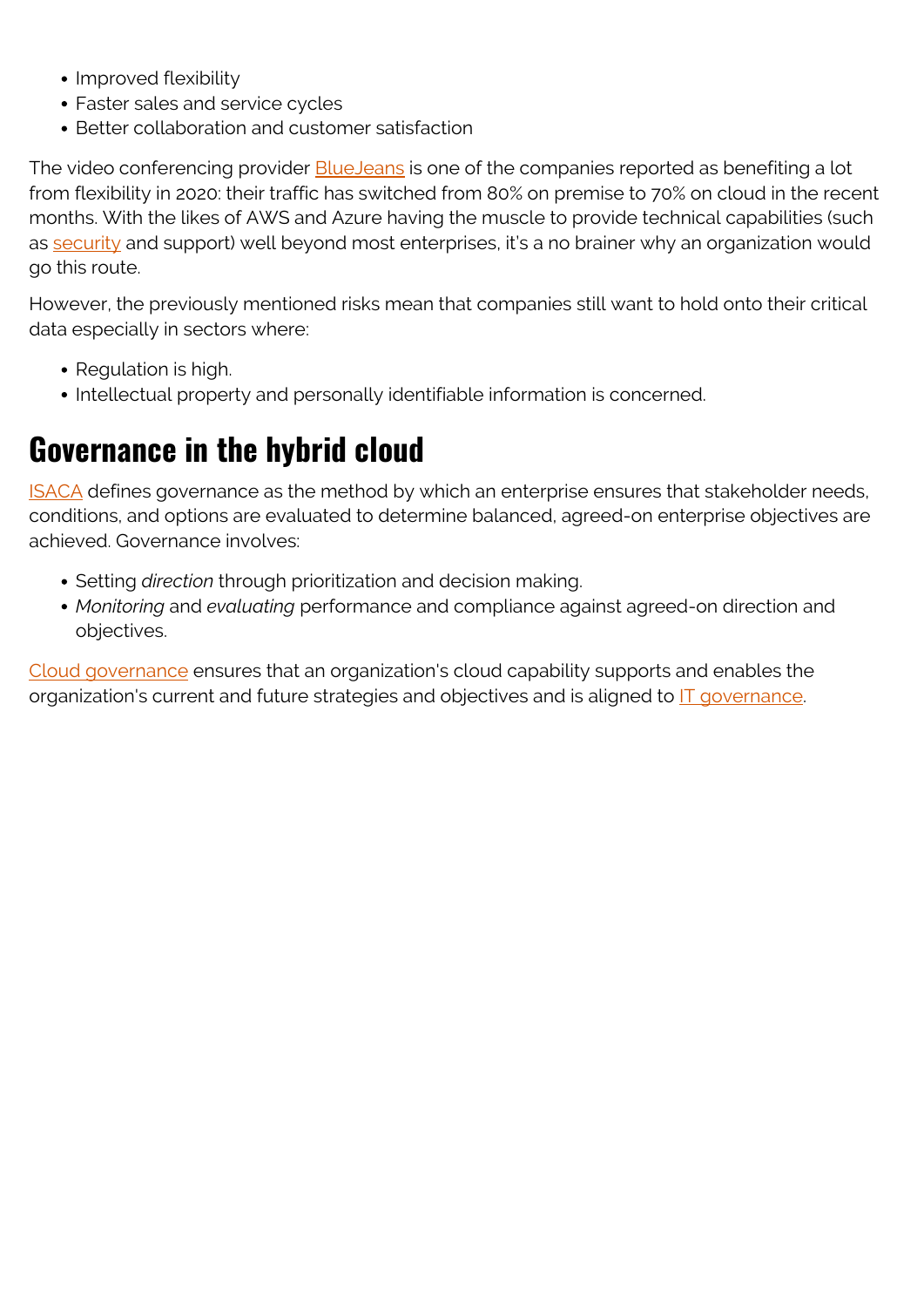

There are five key decisions in IT

governance which we can cascade towards management of hybrid cloud infrastructure:

#### **IT Principle Decisions**

This involves making high level decisions about the strategic role of IT within the organization. From a hybrid cloud perspective, consider how best to support business strategy using the right combination of on-premise and cloud services:

- Does the business require services to be available at a global scale, with fast, high levels of [availability](https://blogs.bmc.com/blogs/service-availability-calculation-metrics/) and performance?
- What are the business risks around data access due to regulation or sensitivity considerations?

Answers to these questions will ensure that the hybrid cloud approach is consistent with the direction that the company is taking.

#### **IT Architecture**

This involves making decisions on an integrated set of technical choices and aligning them to meet business needs and objectives. Architecting for hybrid cloud, particularly where multiple providers are involved, is not an easy undertaking when you consider [workload management](https://blogs.bmc.com/blogs/what-is-workload-automation/), [orchestration](https://blogs.bmc.com/blogs/it-orchestration-vs-automation-whats-the-difference/), and [integration](https://blogs.bmc.com/blogs/workflow-orchestration-vs-continuous-integration-whats-the-difference/).

Governance must focus on ensuring consistency in planning, tooling, and resource management; otherwise the hybrid cloud can end up being a significant source of pain down the road arising from redundancies, manual rekeying of data, and complexity.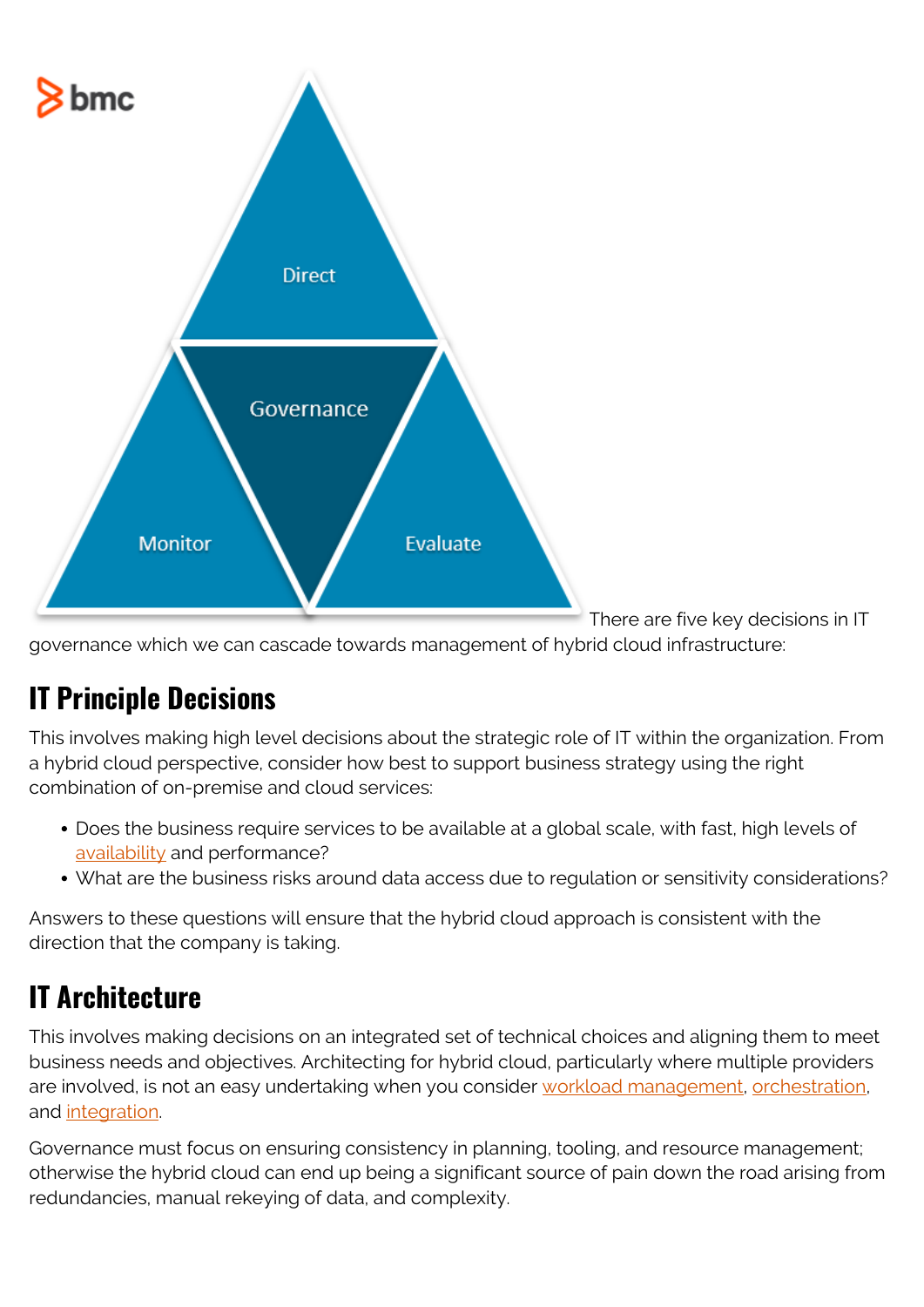## **IT Investments**

This involves prioritizing investment and determining where best to invest in **IT** aligned to the [strategic needs of the organization.](https://blogs.bmc.com/blogs/it-business-alignment/) (Cost management is one of the biggest headaches in adopting the cloud, and is listed as one of the five disciplines of cloud governance by [Microsoft.](https://docs.microsoft.com/en-us/azure/cloud-adoption-framework/govern/cost-management/))

Economic decisions will be driven by your strategy and architecture, defining what data needs to reside on-premise vs cloud, while also considering transfer and other factors. To prevent waste and overruns, be sure to consider different types of costs such as:

- Integration
- Storage
- Compliance
- Customization
- Platform costs

# **IT Infrastructure**

This involves making choices and decisions regarding centrally coordinated and shared IT services. Here, hybrid cloud governance will address issues around choice of hardware, software, and licenses as guided by the first three decisions.

Security and continuity will be heavily considered at this point. Consistency and standardizations are key to ensure configurations, resources, and tools work seamlessly to deliver the required quality at the right cost.

#### **Business Applications**

This step involves making decisions on application architectures and business requirements for internal and external applications.

Sudden shifts in application demand is one of the major challenges that affect service performance and thus are a key consideration for architecture. Cloud governance must provide direction to ensure the right hybrid cloud mix is used to provide quality for both public facing and internal applications, while protecting data (especially PII, personally identifiable information) in line with regulations.

# **Compliance in the cloud**

[Compliance](https://blogs.bmc.com/blogs/grc-governance-risk-compliance/) is the act of ensuring that a standard or set of guidelines is followed, or that proper, consistent accounting or other practices are being employed.

When it comes to hybrid cloud, compliance drives a lot of decisions around:

- What should be maintained on-premise
- What should go on the public cloud

Depending on the sector, a company may find itself facing a myriad of legal, industry, and regulatory requirements such as:

• [SOX](https://blogs.bmc.com/blogs/security-sox-compliance/)